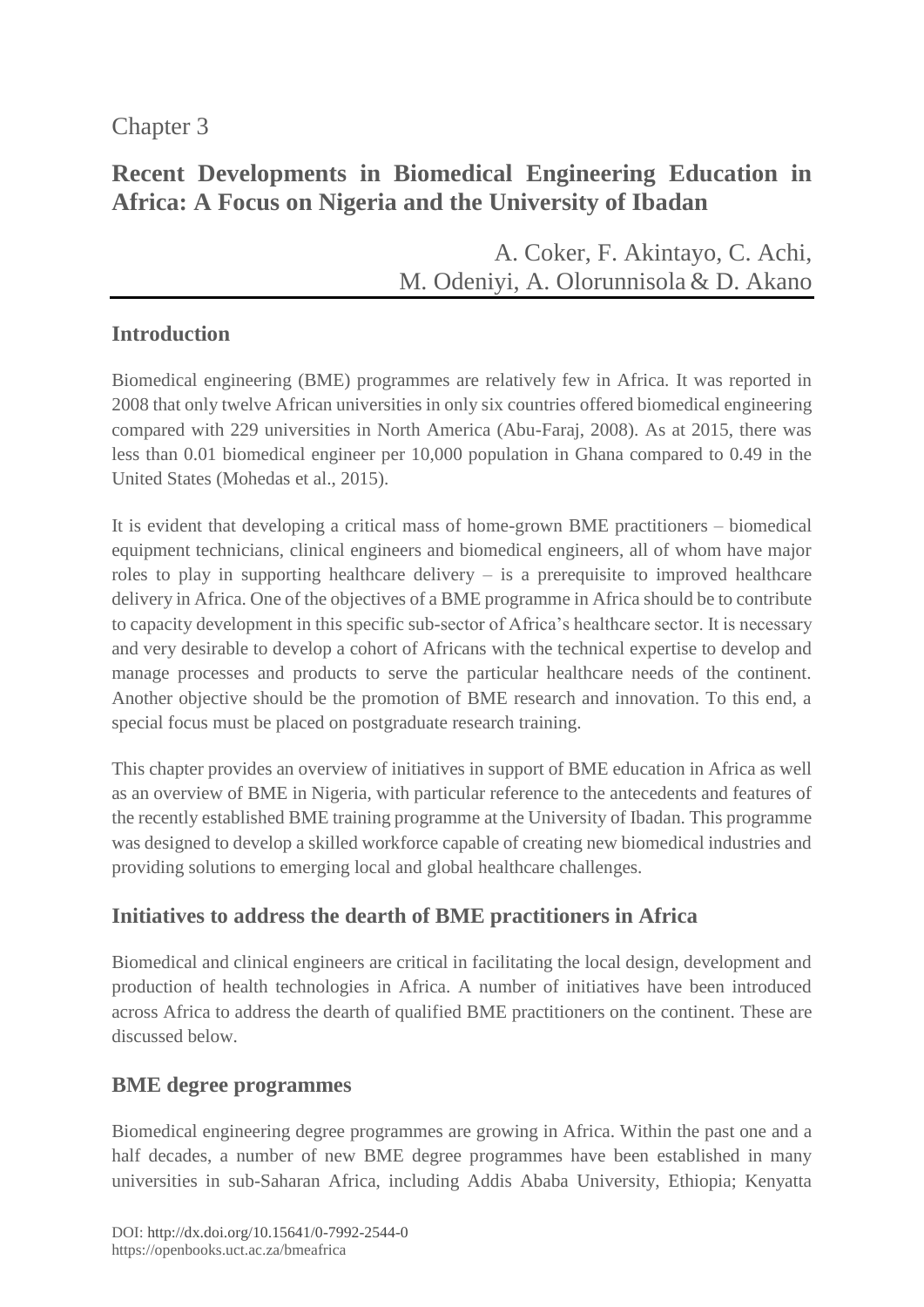University and Technical University of Mombasa in Kenya; Makerere University and Mbarara University of Science and Technology in Uganda; Dar-es-Salaam Institute of Technology, Tanzania; the University of Ghana and All Nations University College in Ghana; Universities of Ilorin, Ibadan and Lagos, and Bells University, Ota, all in Nigeria. These programmes, the majority of which are at the undergraduate level, were established largely for the purpose of responding to the needs of the respective countries for technical expertise related to hospital equipment and its management.

## **African Biomedical Engineering Consortium**

A consortium of African universities running, or aspiring to establish, BME degree programmes, founded the African Biomedical Engineering Consortium (ABEC) in August  $2012<sup>1</sup>$ . Specifically, the goals of ABEC are to "build the human capital needed to install, maintain and upgrade medical equipment" and to "nurture entrepreneurial and innovative skills to design and develop robust and commercially viable medical devices". The Universities of Lagos and Ibadan, both located in Nigeria, were accepted as members of ABEC at the annual meeting of the consortium in Addis Ababa in January 2016.

One of the achievements of ABEC is the development of a generic undergraduate BME curriculum which has been adopted, in many cases with some modifications, by some of the participating universities.

Another major achievement of ABEC is the successful organization of five successive annual Biomedical Engineering Innovators' Summer School (ISS) events with participation of member institutions, and hosted by a different member institution each year<sup>2</sup>. The ISS is an initiative of the United Nations Economic Commission for Africa (UNECA) that is "aimed at fostering the economic development of Africa by stimulating biomedical innovation and improving higher education". BME students identify a problem that affects health delivery within their country and design a solution to be presented at the ISS after a competitive selection process.

Each ISS is focused on a specific area of need critical for the development of BME skills in Africa. An exploratory ISS was held in 2012; ISS 2013 introduced students to medical device regulation and rapid prototyping; and ISS 2014 had the objective of designing a simple device and exposing students to product development, business planning and marketing (Ahluwalia et al., 2015). The theme of ISS 2015 was the application of mobile telephony in the design of medical devices, while the ISS 2016 had the theme of biomedical and clinical data and informatics.

 $\overline{a}$ 

<sup>1</sup> http://abec-africa.org/about-us/

<sup>2</sup> http://abec-africa.org/innovators-summer-schools/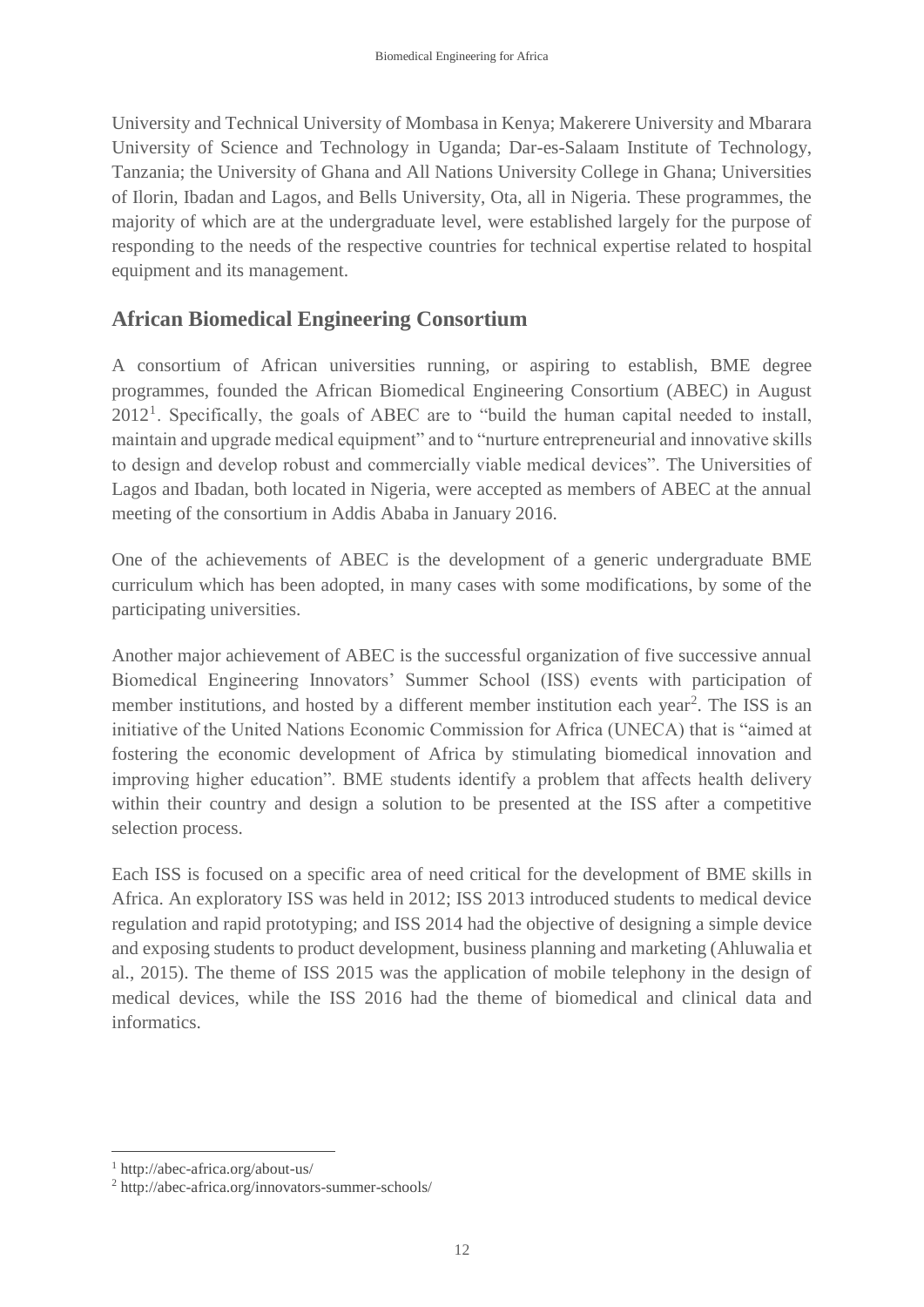# **BME in Nigeria**

Nigeria has a well-structured healthcare delivery system comprising primary, secondary and tertiary healthcare institutions. Healthcare provision in the country is a concurrent responsibility of the three tiers of government, i.e., the federal, state and local government. The federal government's role is mostly limited to coordinating the affairs of the university teaching hospitals and federal medical centres (tertiary healthcare), while the state government manages the various general hospitals (secondary healthcare), and the focus of the local government is on dispensaries (primary healthcare), which are regulated by the federal government. Private providers of healthcare also play a visible role in healthcare delivery. However, like with many other countries in Sub-Saharan Africa, Nigeria's healthcare system relies heavily on imported medical devices some of which are not well suited to the tropical environment. It is apposite to note that the major areas of BME practice in Nigeria and many other African countries are in the maintenance, procurement or sale of hospital equipment.

BME practice is not new in the country. Many Nigerians have received training and pursued rewarding careers in diverse areas related to BME for several decades as a result of coordinated efforts between engineers, physicians, pharmacists, physicists and other scientists to fill the gap. Such informal collaboration has been on-going since the 1970s, and attempts to develop training programmes have often failed. The first BME Department in Nigeria was established as a BME Unit in the College of Medicine, University of Lagos, in collaboration with the University of Liverpool in 1974. The Unit was also equipped with facilities for medical diagnosis and research. It was primarily responsible for the repair and maintenance of medical equipment, facilities and installations but was also engaged in training biomedical technologists. The Unit became a full-fledged academic department in 2009, which has introduced postgraduate and undergraduate programmes.

In another positive development, the General Electric (GE) Foundation, in conjunction with the Developing World Healthcare Technology Laboratory at Duke University and Engineering World Health, set up a Biomedical Equipment Technician Training programme at the Federal School of Biomedical Engineering Technology at the Lagos University Teaching Hospital (LUTH), in 2014<sup>3</sup>. The grant programme expands on the achievements of BMET programmes effectively executed in Rwanda, Ghana, Cambodia and Honduras<sup>4</sup>.

BME in Nigeria has also been strengthened by the activities of a professional organisation. The Nigerian Institute for Biomedical Engineering (NIBE), a non-governmental organisation representing the biomedical engineering and technology profession and its members in Nigeria and in international organisations, was established in 1999 with the goal of evolving standard and enduring biomedical engineering education, training and practice in Nigeria. It currently

 $\overline{a}$ 

<sup>3</sup> http://www.ewh.org/2017-07-12-15-08-39/bmet-training/locations/nigeria

<sup>4</sup> http://www.ewh.org/contact-form/34-programs/bmet/26-bmet-training-program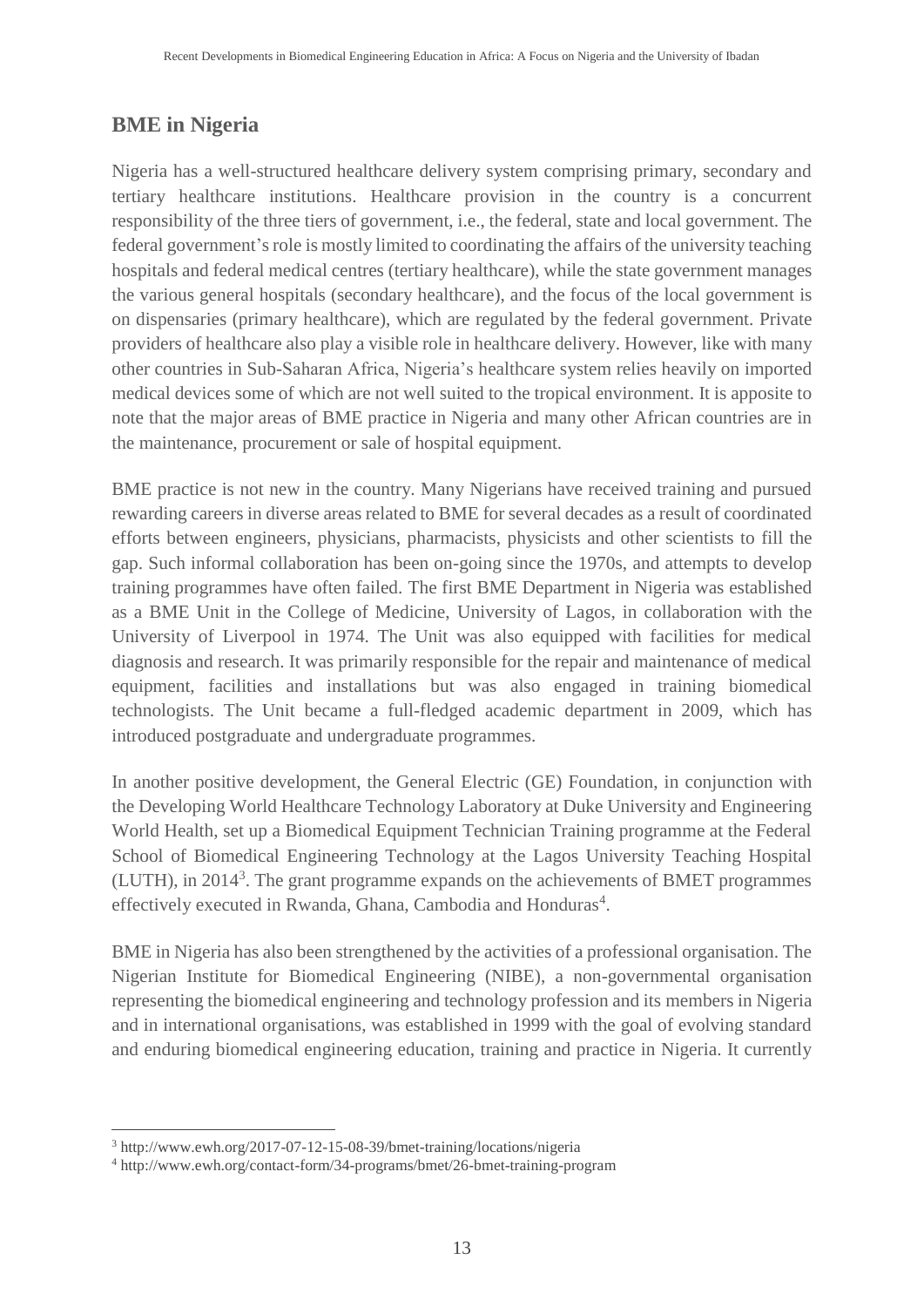has members numbering over 5,000, from the clinical setting, academia, industry, research and training, and the government<sup>5</sup>.

NIBE introduced an annual biomedical engineering conference in 2000. The impact of the conferences on biomedical engineering training in Nigeria was consolidated when NIBE introduced an annual professional development course in 2002 to update members and qualify them as biomedical engineering professionals. The conference and professional development course have been offered every year since inception.

# **BME education at the University of Ibadan**

Established in 1948 as a College of the University of London and transformed into an independent University in 1962, the University of Ibadan (UI) is the oldest university in Nigeria. It is a conventional and comprehensive University noted for excellence in different fields of study including Liberal Arts, Medicine, Basic Sciences, Education, Engineering, Law, Agriculture and Forestry. It is located in south-western Nigeria, 128 km inland northeast of Lagos in Ibadan the third largest metropolitan area in Nigeria, which literally means 'the town at the junction of the savannah and the forest'.

UI has established itself as a leader in postgraduate education and training in Nigeria and Africa. The University has experience spanning over six decades in administering Master's degree programmes. A number of academic departments in the University have, over the years, conducted BME-related teaching and research activities in areas such as Radiation and Health Physics, Biomathematics, Computational Biology, Genetics, Cell and Molecular Biology, Data Mining and Machine Learning, Drug formulation and delivery systems, Imaging, Microelectronics, Data Encryption, Pattern and Face Recognition Systems, Modelling of Biotransportation Processes, Biomechanics, and development of prosthetic devices.

In December 2010, the Vice-Chancellor of UI, Professor I.F. Adewole, now the Minister for Health in Nigeria, expressed a desire for the establishment of a BME programme at UI. Hence, in January 2011 an *ad hoc* committee was set up to prepare the curriculum for a Master's degree programme in BME. In September 2013, a grant for "Developing Innovative Interdisciplinary Biomedical Engineering Programs in Africa" was awarded by the Fogarty International Center of the National Institutes of Health in the USA to Northwestern University, the University of Lagos, the University of Cape Town, and UI. The activities of this grant gave fresh insights which led to a re-drafting of the curriculum which was approved by relevant organs in UI in the last quarter of 2016.

The University of Ibadan subsequently commenced a graduate programme in biomedical engineering in 2017. Interdisciplinary capacity development for the programme was facilitated by the NIH-Fogarty grant. The 2-year Master's degree programme was designed to develop a cohort of graduates with the technical expertise to manage and develop processes and products

 $\overline{a}$ 

<sup>5</sup> http://www.nigerianbme.org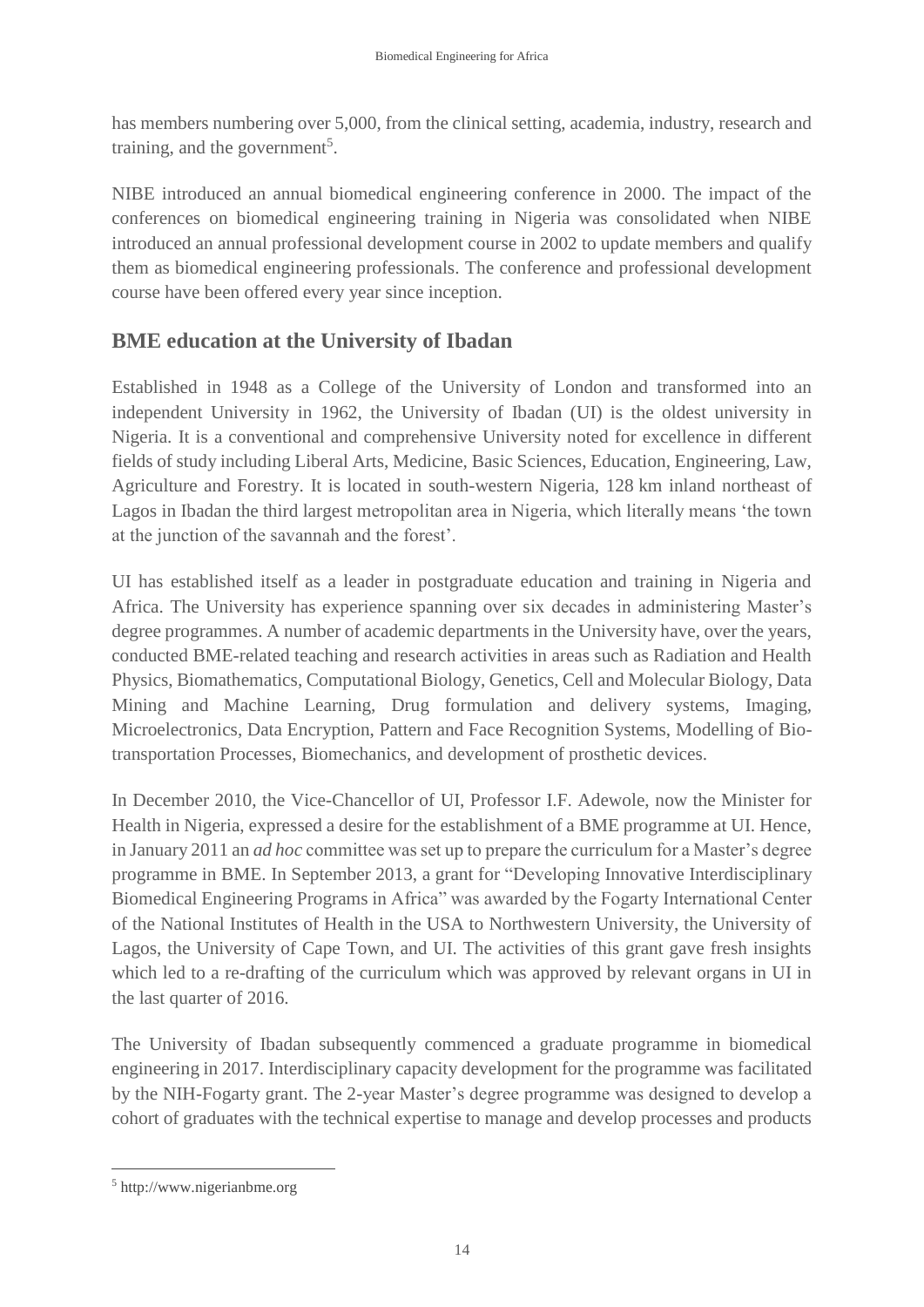to serve the particular healthcare needs of Nigeria. The objectives of the programme are to:

- offer courses that will lead to the award of a Certificate, a Diploma and a Master's degree;
- provide students with a broad and flexible education in engineering, biological science and medically-related fields; and
- provide training and develop skills in innovation, creativity, adaptability, and critical thinking to solve problems in the biomedical industry.

The programme is currently domiciled in the Department of Mechanical Engineering, Faculty of Technology, until a fully-fledged Biomedical Engineering Department can stand on her feet. The core areas of specialisation, intended to qualify graduates for positions in healthcare facilities, universities, government, or private industry, are biomechanics, clinical engineering and biomedical materials. The programme is intended to attract students from all over Africa, including those who need basic knowledge of BME (an Advanced Certificate obtainable within one semester); those practising BME or who are in related fields and need to enrich their knowledge of BME (an Advanced Diploma obtainable within two semesters); and those that may have obtained tertiary training in related fields and are desirous of furthering their career (a Master's degree obtainable within four semesters).The first cohort of students, whose educational backgrounds were either Mechanical or Electrical & Electronic Engineering, comprised sixteen students. Course delivery is by lectures, tutorials, laboratory/workshop practicals and internships.

The timeline for the development of the BME programme at the University of Ibadan is shown below. In 2018, the foundation was laid for the building that will house the Department of Biomedical Engineering.



*Timeline for development of BME programme at the University of Ibadan.*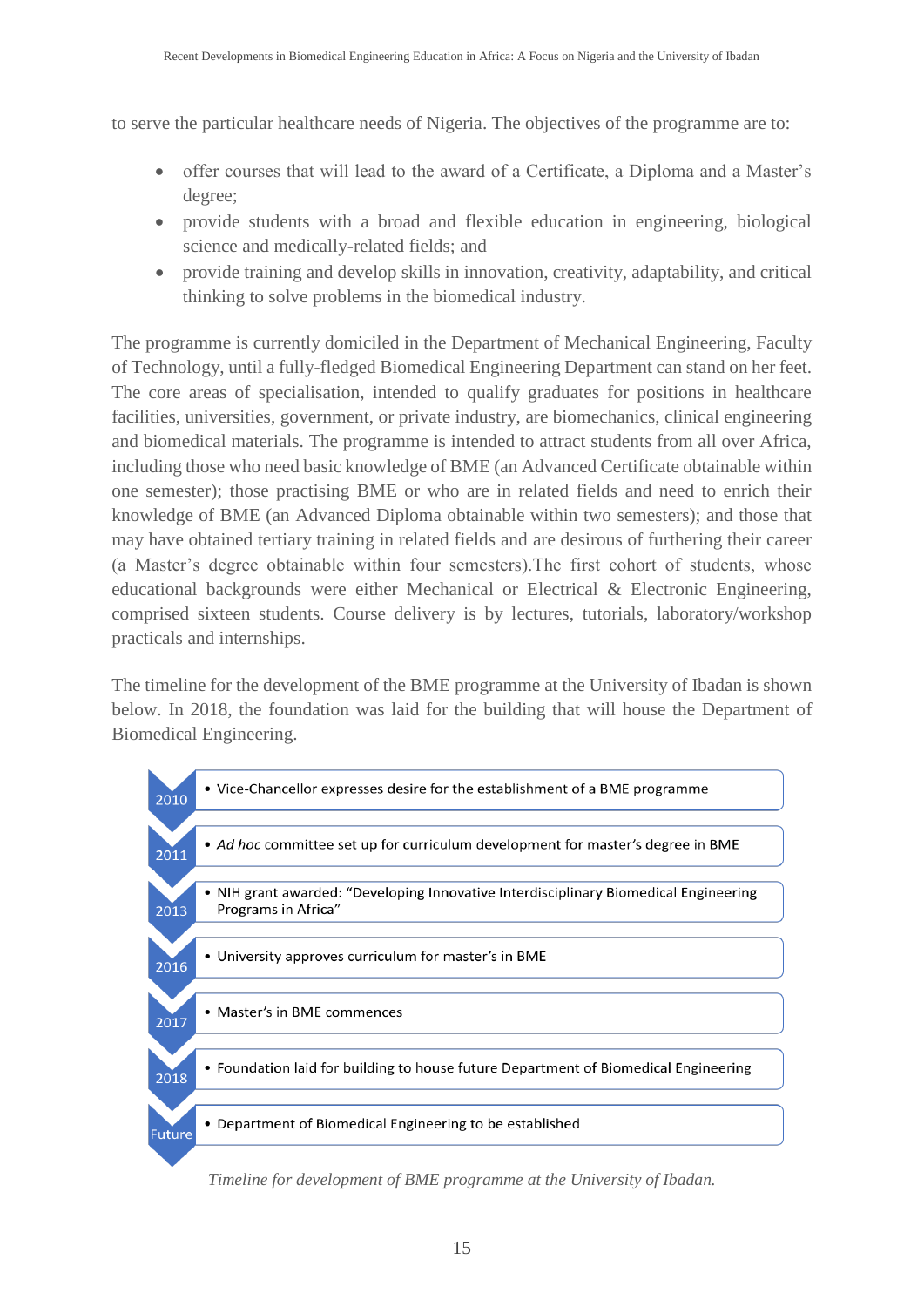Many African universities have concentrated on undergraduate training in BME, providing a potential pool of applicants for the Master's degree programme at UI. A recent survey of the BME graduates in Ghana by Mohedas et al*.* (2015) showed that the labour market may not be fully ready for the quantum of graduates from the existing undergraduate programmes. An expert group meeting on promoting undergraduate BME innovation for improved healthcare in Ethiopia in January 2016, organised by UNECA in conjunction with ABEC and Addis Ababa University, indicated that the labour market was ill prepared for full engagement of BME graduates. As such, the higher degree programmes at UI provide an opportunity to absorb some of the BME graduates from across the continent and direct their attention and energy to research and development.

## **Impact of the NIH-Fogarty grant**

The NIH-Fogarty grant made it possible for no less than 15 academic staff of UI who teach on the BME programme to visit universities abroad, particularly Northwestern University and the University of Cape Town. The purpose of these visits was to observe teaching and research activities at established BME programmes; to interact with BME faculty and possibly establish mutually beneficial research collaborations; and to audit BME classes, for example in design. These activities served to enhance BME teaching and research activities in the new graduate BME program at UI.

The grant changed the dynamics of interactions between academics in the biomedical and engineering departments at UI. Prior to implementation of the grant, academics in different disciplines were operating largely in silos. However, the opportunity to observe the fruits of collaboration at other institutions with well-established BME programmes, has led to a shift in the mindset of the UI academics who participated in training visits to Northwestern and Cape Town. In addition to collaborations to teach courses and supervise students' dissertations in the BME Master's degree programme, collaborative research activities have been proposed or are in progress. One of the impacts of the new dynamics is that BME working groups have now been established in UI and a number of research and innovation activities have emanated from these.

# **Conclusion**

Biomedical engineering is still in the developmental stages in Africa in general and in Nigeria in particular. However, the need for the development biomedical engineering education has been identified in order to prepare middle and high-level skills in biomedical engineering and technology. As a result, a number of African and Nigerian universities have created various initiatives aimed at promoting biomedical engineering practice. One of the core initiatives is the establishment of degree programmes, mostly undergraduate, in biomedical engineering. The University of Ibadan started a postgraduate programme in biomedical engineering in 2017. One of the stated goals of the programme is to provide the participants with training and skills leading to innovation, inventiveness, flexibility, and critical thinking with the aim of solving problems in the biomedical industry, medicine, academia, and consulting. The expanding